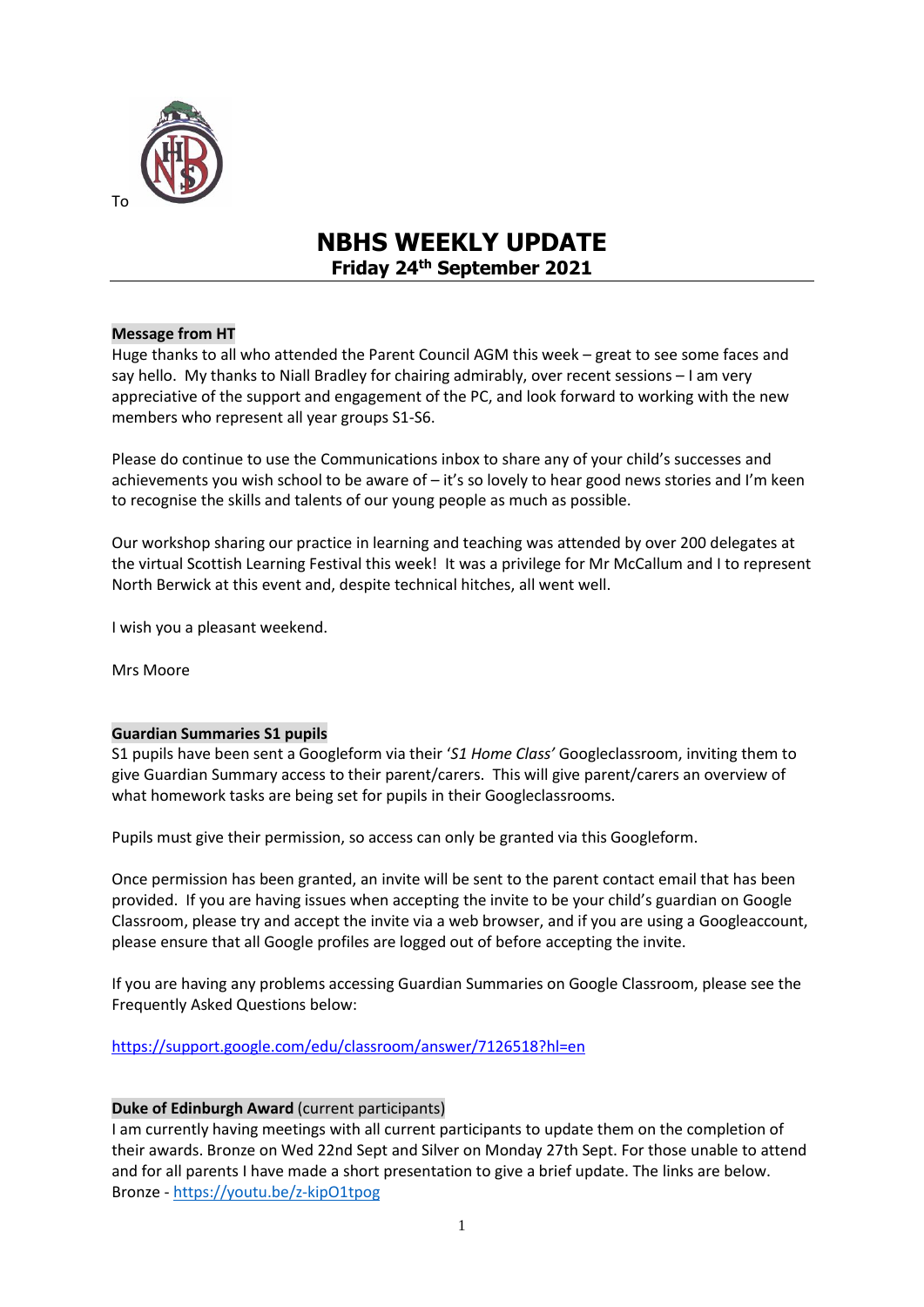#### Silver - <https://youtu.be/z-kipO1tpog>

I will be in contact with more information shortly regarding their expeditions. Mr Mumford

#### **Careers**

Mick Burns Careers Adviser Email: [mick.burns@sds.co.uk](https://mail.elcschool.org.uk/owa/redir.aspx?C=fbGa3DGVrsUoQB2CnJP23eXwMGzxu7J1CtarT6dTOwkq_NlpJujXCA..&URL=mailto%3amick.burns%40sds.co.uk) Mobile: 07887 831454 Twitter: MickBurns2 Blog: [www.edubuzz.org/careers](http://www.edubuzz.org/careers) Parent/Carers Information Evening - Your Child (young person) Their Future event – details [here](https://www.edubuzz.org/careers/2021/09/22/parent-carers-information-evening-your-child-young-person-their-future/) Whitekirk Hill Resort – vacancies [here](https://www.edubuzz.org/careers/2021/09/22/whitekirk-hill-resort-vacancies/) Apprenticeship and vacancies for Edinburgh and Lothians [here](https://www.edubuzz.org/careers/2021/09/23/apprenticeship-and-vacancies/) Careers resources for S6 students [here](https://issuu.com/mickburns/docs/s6_careers_book_mb_june_2021)

#### **Young Ambassadors 2021-22**

We are pleased to announce that our Young Ambassadors for this year are Poppy Fletcher and Millie Capaldi. Their role is to promote and inspire other young people to get involved in sport in our school and community.

### **PTA AGM Invitation: 7pm Wednesday 29th September**

We would like to invite all parents and carers to the PTA AGM on Wednesday the 29th September at 7pm. We will be using Google Meet so if you'd like to attend, please email us in advance at **[ptanbhs@gmail.com](mailto:ptanbhs@gmail.com)** and we will send you a link to join the meeting.

What is the PTA?

The PTA is a charity made up of parents, carers, teachers and students, who work together to support school activities and raise vital funds for the school and its students. In previous years we have supported large school-based events such as Winter and Spring Concerts and the S6 Burns Supper.

We welcome you to share your fundraising ideas and appreciate any support you can offer in terms of expertise or time. One way you can support the PTA is to participate in the monthly cash prize draw. To find out more about how you can get involved or support your PTA please email us at **[ptanbhs@gmail.com](mailto:ptanbhs@gmail.com)**

We look forward to seeing you NBHS PTA

#### **Golfing Success**

Congratulations to Louise Martin 2G1 who won the Stephen Gallacher Foundation Under 14s Girls' Championship last Sunday. We are very proud of Louise's achievement! Well done!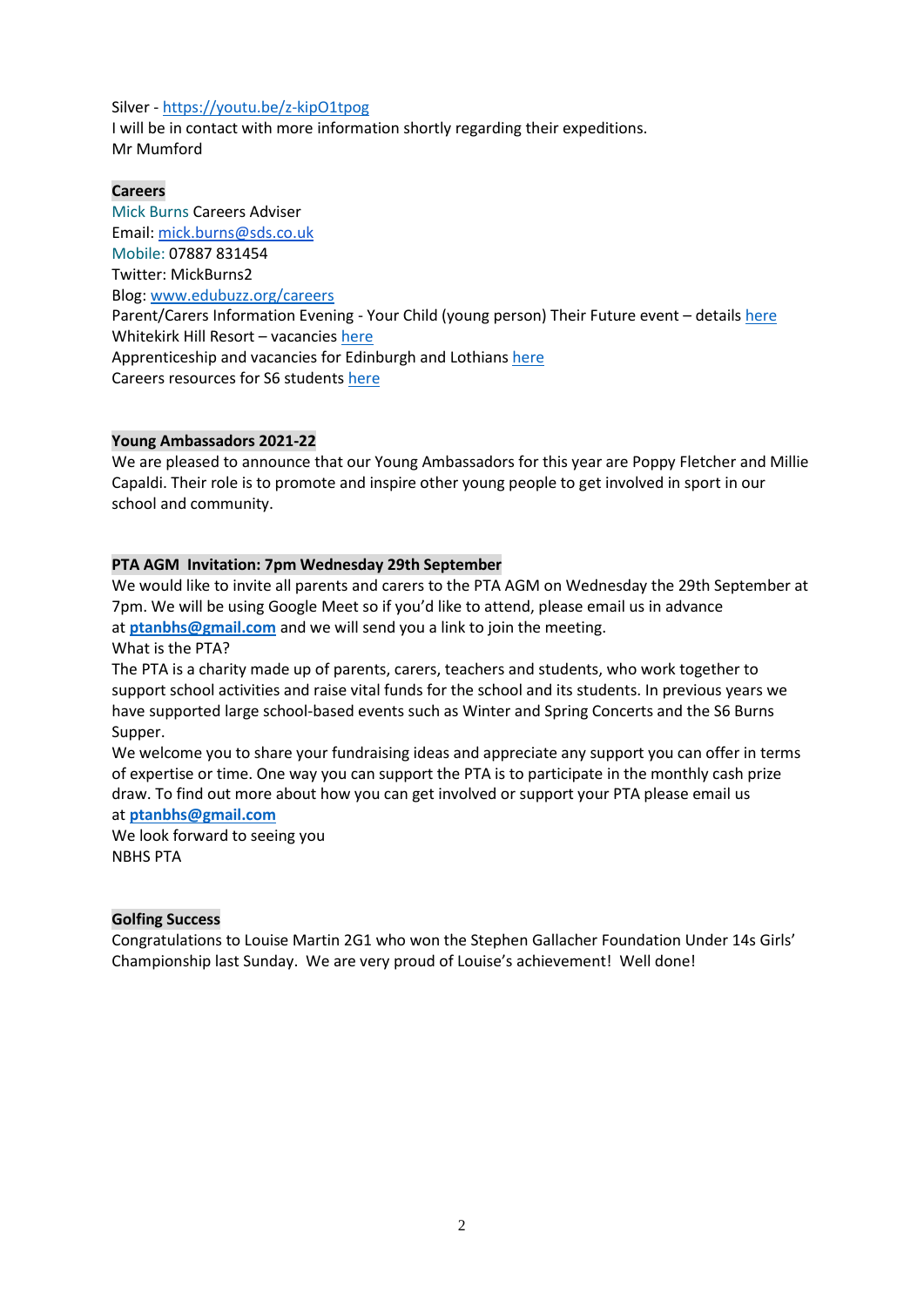

Stephen Gallacher Foundation Under 14 Girls Champion Louise Martin

#### **Covid Mitigations**

It continues to be **vitally** important that all pupils follow the one way system, wear face coverings (unless exempt) and ensure good hand hygiene. Please use the information in the Warn and Inform letter as your guide to current protocols.

#### **Absent Pupils Accessing Learning**

We appreciate there is a need to ensure provision for learning is in place for young people selfisolating or awaiting test results. I understand that there is already good practice in place in the use of Google Classroom which can support this.

As Google Classroom has been set up for every class, key powerpoints or topic overviews are being routinely posted in class spaces. Assignments and home learning are also often posted for young people to access.

Please encourage your young person to check their Google Classrooms in the first instance.

Nationally, there are supplementary online learning offers available to all pupils as follows:

- The E-Sgoil online offer for Senior Phase learners can be accessed on GLOW and instructions for this are on our own school website: [https://www.edubuzz.org/northberwickhigh/wp](https://www.edubuzz.org/northberwickhigh/wp-content/blogs.dir/894/files/2020/10/GLOW-e-Sgoil-User-Guide-2020.pdf)[content/blogs.dir/894/files/2020/10/GLOW-e-Sgoil-User-Guide-2020.pdf](https://www.edubuzz.org/northberwickhigh/wp-content/blogs.dir/894/files/2020/10/GLOW-e-Sgoil-User-Guide-2020.pdf)
- For BGE learners, there are resources on West-OS, also accessed through GLOW the app will appear on the pupils' launch pad
- The National E-Learning Offer (NELO) can be accessed here: <https://education.gov.scot/nelo/>
- SCHOLAR resources for seniors can be found here:<https://scholar.hw.ac.uk/>

### **Asymptomatic Testing**

With children back at school it's important to be aware of the latest guidance to help everyone stay safe.

For the latest information, visit:

[gov.scot/publications/coronavirus-covid-19-getting-tested](file://///nb-server1/subjects/Admin/Diane/Weekly%20update/September%202021/gov.scot/publications/coronavirus-covid-19-getting-tested)

Testing can help reduce the risks of an outbreak. Pupils should test themselves twice a week, reporting the results online even if they are negative or void.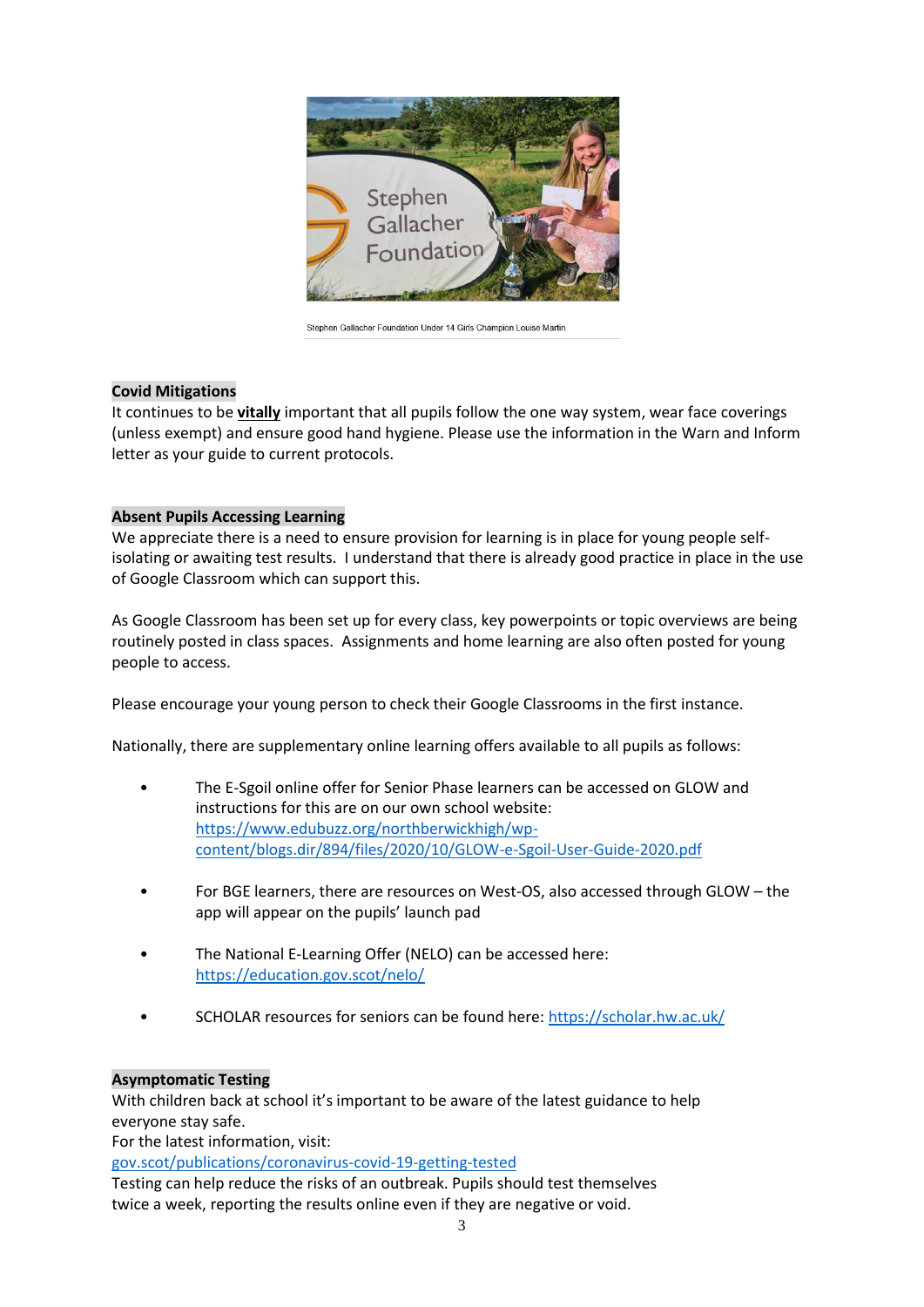#### **Parent Council meeting**

Save the date! The first PC meeting of the year is planned for **Tuesday 5th October at 7-8:30pm.** Further information will follow from the new Chair or Vice Chair.

#### **Parents coming into school building**

Please note that the following COVID-19 mitigation measure remains in place during this time: parents and carers cannot come into the school building. Unfortunately, this means that if your child forgets something, you cannot drop the item off at school for them.

#### **COVID-19 Lateral Flow Test Replacements**

If a pupil requires a replacement lateral flow test kit they can obtain it in one of the following ways:

- E-mail your request to [admin@northberwickhigh.elcschool.org.uk](mailto:admin@northberwickhigh.elcschool.org.uk)
- Ask a member of staff at the office



# **Parents & Pupils COVID-19 Guidance**

- All Bookings / Sign Up must be online Links available from www.activeeastlothian.co.uk /active-schools/  $\bullet$
- Pupils arrive dressed to take part weather appropriate. No Changing Facilities are available.
- Pupils bring own water bottle and hand sanitiser, with their name on both.
- Parents & Pupils walk, cycle or travel in own car (same household) to Activity Venue avoid public transport if possible.
- Parents & Pupils enter venue via the entrance / gate as advised when signing up.
- Parents & Pupils arrive no earlier than 5 minutes before the start of the session.
- Only 1 adult from each household to attend / spectate.
- Parents must socially distance from other adults and children when arriving.
- Pupils must use hand sanitiser at the start and end of the activity.
- Pupils must stay within their Activity Bubble as advised by their activity leader. Activity Bubble = The group they have been allocated at the activity.
- Pupils should be collected no later than 5 minutes from the end of the activity.
- Parents & Pupils should make their way home straight after the activity.
- Pupils should change when home, and have a shower.

If any pupils have symptoms or have tested positive for Covid-19 for they should not attend their activity and inform their School. Please also advise your Active Schools Co-ordinator if you attended an Active Schools Activity in the 48 hours preceding your symptoms or positive test. Advice about self isolation and booking a PCR test can be found at www.phsinform.scot Pupils are asked to self isolate and arrange to take a PCR test should they:

- Live with someone who has symptoms or has tested positive
- Someone in their support bubble has symptoms or has tested positive
- . They have been told by NHS Test and Trace that they have been in contact with someone who has Covid-19

Toilets will be available for children and adults in the PE department. We would ask that you follow all Covid regulations for entre into a school building – face masks (unless exempt), hand hygiene, follow signage. Contact our Active Schools Coordinator Claire Parry, who will be present, for further information.